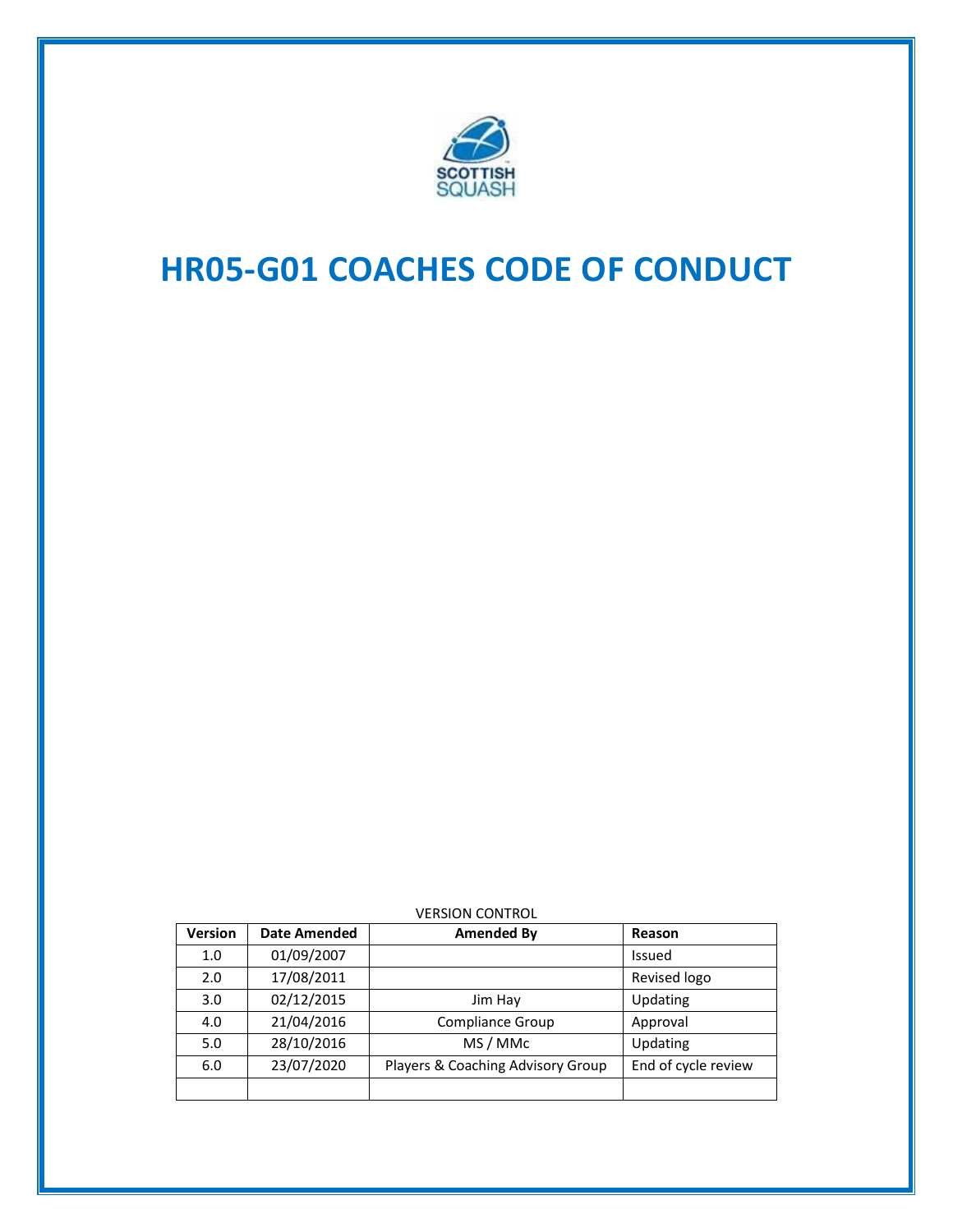#### **Introduction**

Coaches play a crucial role in the personal and physical development of the people they coach. Squash coaches shall therefore adhere at all times to standards of personal behaviour which reflect credit on Scottish Squash and the whole process, practice and profession of coaching.

This code of conduct has been developed to clarify and determine approved and accepted professional, ethical and moral behaviour.

### **Why this is important:**

The Coaches Code of Conduct has a number of important functions. It:

- Sets out what behaviour is acceptable and unacceptable.
- Defines standards of practice expected from those to whom it applies.
- Forms the basis for challenging and improving practice.
- Helps to safeguard coaches by encouraging them to adhere to agreed standards of practice.
- Sets out for children and parents the standards of practice which they and the organisation should expect from those who work/volunteer with children.

#### **Squash coaches have a responsibility to:**

- Ensure the health & safety of all players with whom they work with.
- Provide a safe environment that maximises benefits and minimises risks to players in achieving their goals.
- Create an environment in which individuals are motivated to maintain participation and improve performance.
- Treat all players fairly and in accordance with Scottish Squash's Equality Policy.
- Stay up to date with the modern coaching techniques to ensure that the activities being coached are suitable for the age, maturity, experience, ability and fitness level of the players.
- Always know and understand the rules of squash and coach players to play within the rules and spirit of the game.
- Be a positive role model and act as an ambassador for the sport of squash.
- Consistently display high personal standards and professional behaviour.
- Refrain from public criticism of fellow coaches, clubs and Scottish Squash by any means including social media.
- Regularly seek ways of increasing professional development and self-awareness.
- Recognise and accept when to refer players to other coaches and sport specialists. Place the needs and interests of the player before their own and before the development of performance.
- Foster a culture of loyalty/openness/trust/mutual respect and honesty and encourage and guide players to accept responsibility for their own behaviour and performance.
- Promote the concept of a healthy and balanced lifestyle, supporting the well-being of the player both in and out of the sport of squash.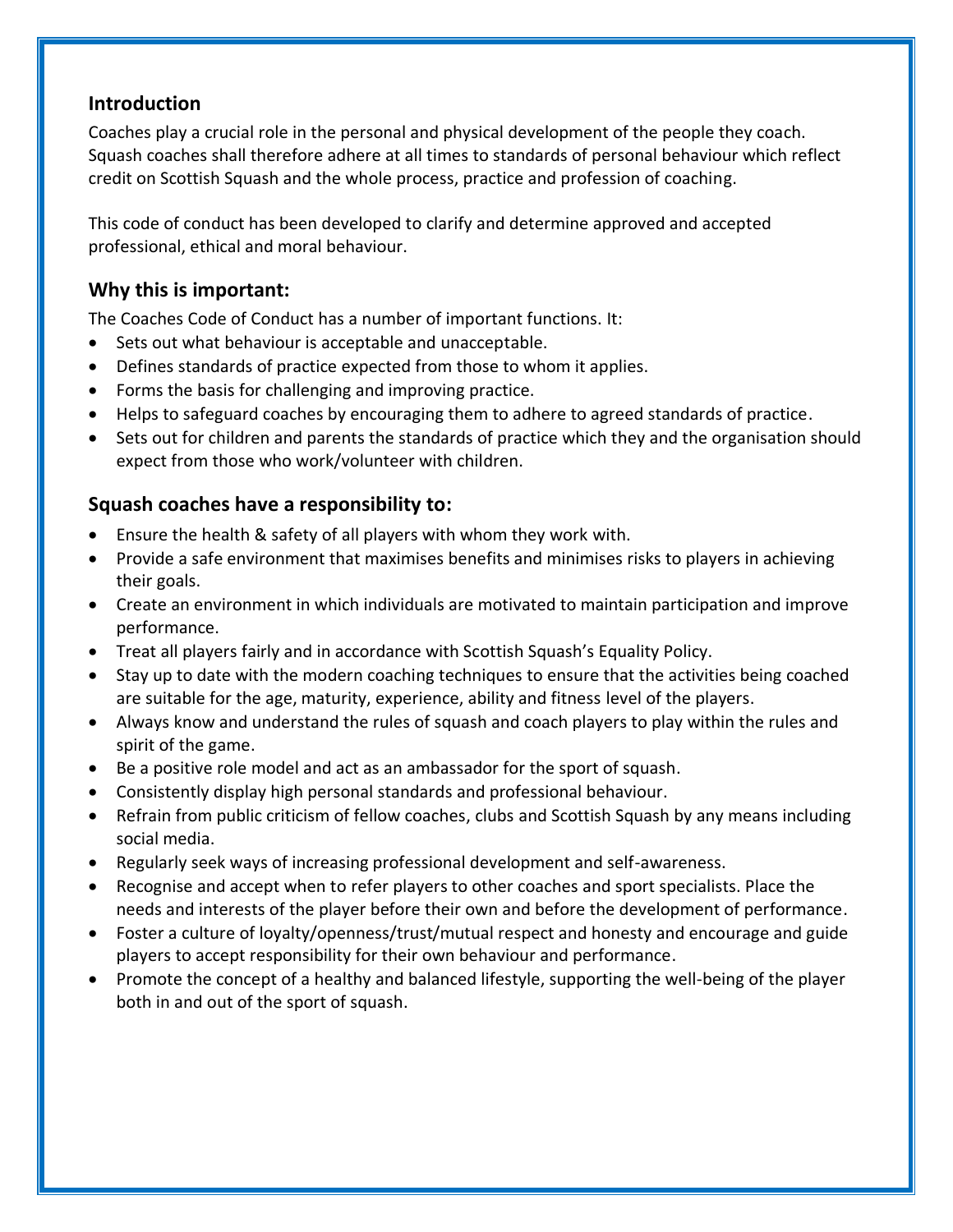### **Additional responsibilities for coaches working with children:**

- Be a member of the Protecting Vulnerable Groups Scheme (PVG) and linked to Scottish Squash.
- Ensure that safeguarding and child protection training is up to date and is updated within the required timeframe (every three years).

#### **Coaches must:**

- Not engage in behaviour that constitutes any form of abuse or bullying. Exhibit the highest standards of behaviour, and act as a positive role model to the players they work with.
- Develop an appropriate working relationship with all players, based on mutual trust and respect. Coaches must not exert undue influence to obtain personal benefit or reward.
- Avoid sexual intimacy with athletes either while coaching them or in the period of time immediately following the end of the coaching relationship.
- Take appropriate action regarding concerns of the behaviour of an adult towards a child.
- Maintain confidentiality when appropriate and avoid situations that would potentially create a conflict of interest or exploit the player.
- At the outset, clarify with players (and where appropriate with their parents) exactly what is expected of them and what players are entitled to expect from their coach (including detailing any video or photography work which may be undertaken as a coaching tool).
- Not solicit business away from any other coaches or clubs.
- Not misrepresent their qualification, affiliations, or professional competence to any client or prospective client including in any publication, broadcast, lecture, seminar or displayed advertising.
- Only undertake coaching which is within the parameters of their coaching awards/qualifications.
- Report all criminal convictions in a court of law to Scottish Squash at the earliest opportunity.
- Support Scottish Squash in the development of squash.
- Obtain written parental consent from parents in respect of all children and young people they are coaching.

# **Emergency action and first aid:**

All coaches should understand the emergency action plan for the club/facility they are operating within in the event of an emergency. The coach should also be aware of the club/facility first aid procedures. This will include:

- Access to basic first aid equipment.
- Telephone contact if the participant is a child/young person.

# **Coaches have the right to:**

- Support in reporting suspected abuse or poor practice.
- Access to professional support services and ongoing training.
- Fair and equitable treatment by the governing body/club.
- Be protected from abuse by adults/youths, other adult members and parents.
- Not to be left vulnerable while carrying out their role.